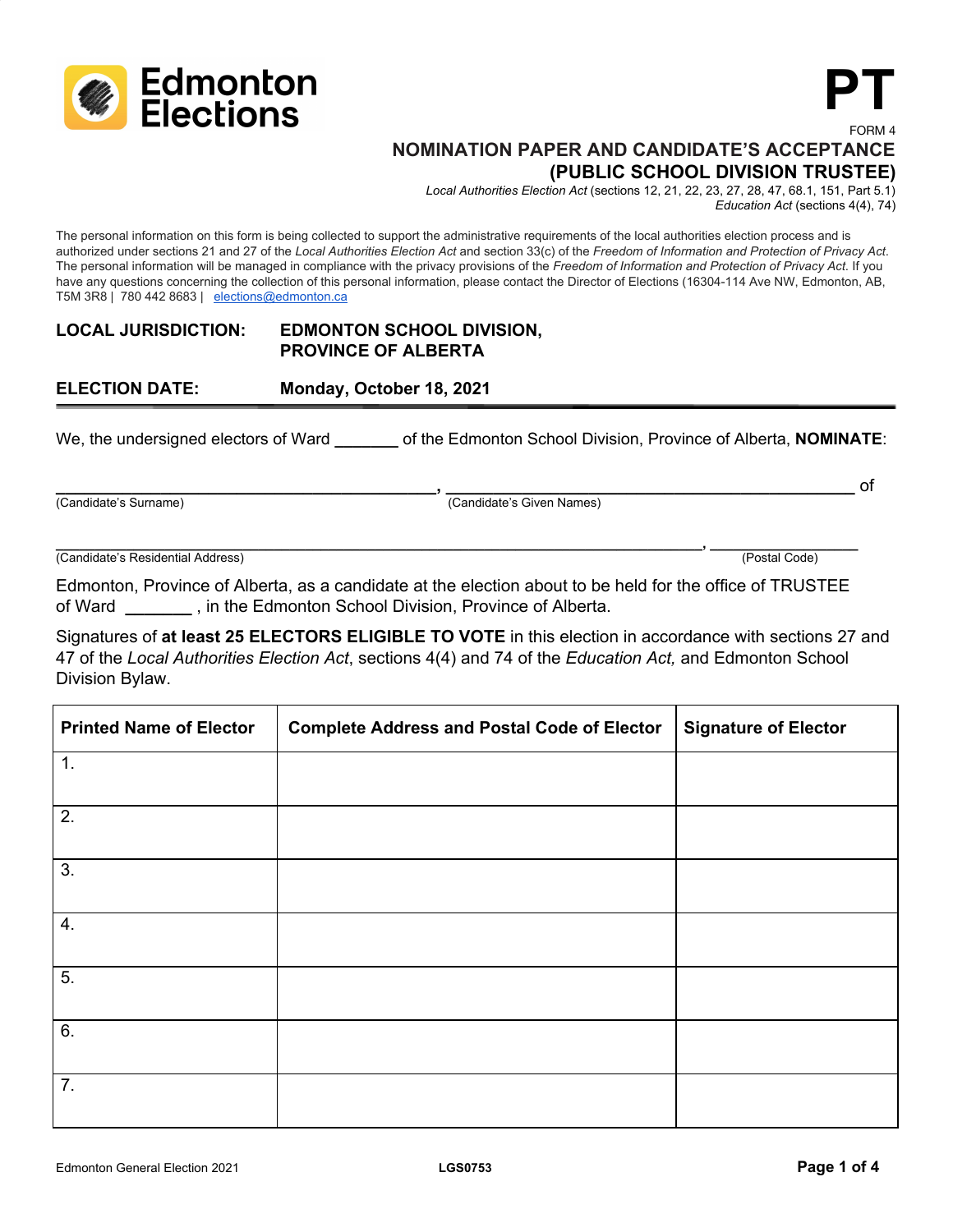

### FORM 4 **NOMINATION PAPER AND CANDIDATE'S ACCEPTANCE (PUBLIC SCHOOL DIVISION TRUSTEE)**

We, the undersigned electors of Ward \_\_\_\_\_\_\_ of the Edmonton School Division, Province of Alberta, **NOMINATE**:

**\_\_\_\_\_\_\_\_\_\_\_\_\_\_\_\_\_\_\_\_\_\_\_\_\_\_\_\_\_\_\_\_\_\_\_\_\_\_\_\_, \_\_\_\_\_\_\_\_\_\_\_\_\_\_\_\_\_\_\_\_\_\_\_\_\_\_\_\_\_\_\_\_\_\_\_\_\_\_\_\_\_\_\_\_\_\_\_** (Candidate's Surname) (Candidate's Given Names)

| <b>Printed Name of Elector</b> | <b>Complete Address and Postal Code of Elector</b> | <b>Signature of Elector</b> |
|--------------------------------|----------------------------------------------------|-----------------------------|
| 8.                             |                                                    |                             |
| $\boldsymbol{9}$               |                                                    |                             |
| 10.                            |                                                    |                             |
| 11.                            |                                                    |                             |
| 12.                            |                                                    |                             |
| 13.                            |                                                    |                             |
| 14.                            |                                                    |                             |
| 15.                            |                                                    |                             |
| 16.                            |                                                    |                             |
| 17.                            |                                                    |                             |
| 18.                            |                                                    |                             |
| 19.                            |                                                    |                             |
| 20.                            |                                                    |                             |
| 21.                            |                                                    |                             |
|                                |                                                    |                             |

**PT**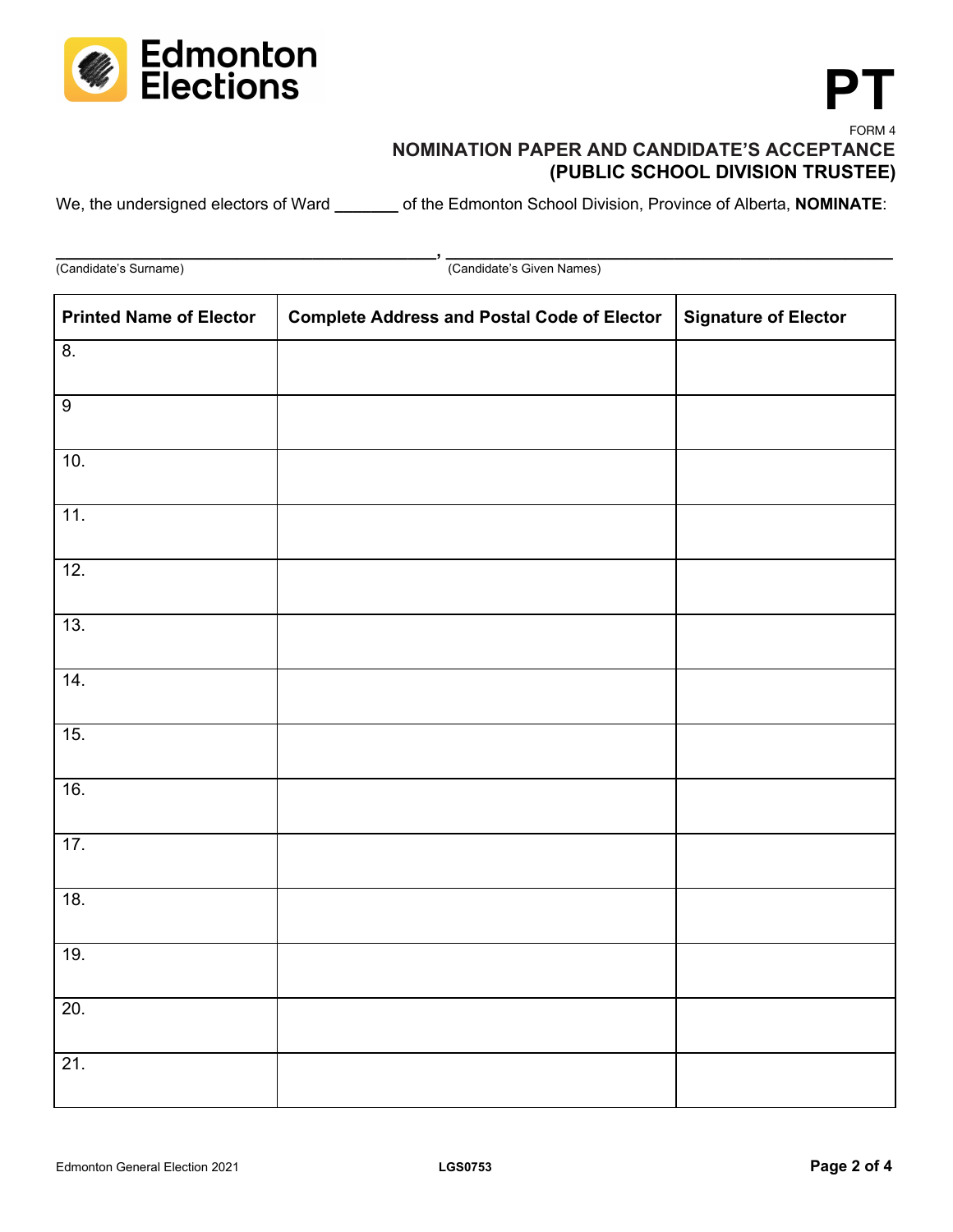

### FORM 4 **NOMINATION PAPER AND CANDIDATE'S ACCEPTANCE (PUBLIC SCHOOL DIVISION TRUSTEE)**

We, the undersigned electors of Ward \_\_\_\_\_\_\_ of the Edmonton School Division, Province of Alberta, **NOMINATE**:

**\_\_\_\_\_\_\_\_\_\_\_\_\_\_\_\_\_\_\_\_\_\_\_\_\_\_\_\_\_\_\_\_\_\_\_\_\_\_\_\_, \_\_\_\_\_\_\_\_\_\_\_\_\_\_\_\_\_\_\_\_\_\_\_\_\_\_\_\_\_\_\_\_\_\_\_\_\_\_\_\_\_\_\_\_\_\_\_** (Candidate's Surname) (Candidate's Given Names)

| <b>Printed Name of Elector</b> | <b>Complete Address and Postal Code of Elector</b> | <b>Signature of Elector</b> |
|--------------------------------|----------------------------------------------------|-----------------------------|
| 22.                            |                                                    |                             |
| 23.                            |                                                    |                             |
| 24.                            |                                                    |                             |
| 25.                            |                                                    |                             |
| 26.                            |                                                    |                             |
| 27.                            |                                                    |                             |
| 28.                            |                                                    |                             |
| 29.                            |                                                    |                             |
| 30.                            |                                                    |                             |
| 31.                            |                                                    |                             |
| 32.                            |                                                    |                             |
| 33.                            |                                                    |                             |
| 34.                            |                                                    |                             |
| 35.                            |                                                    |                             |

**PT**